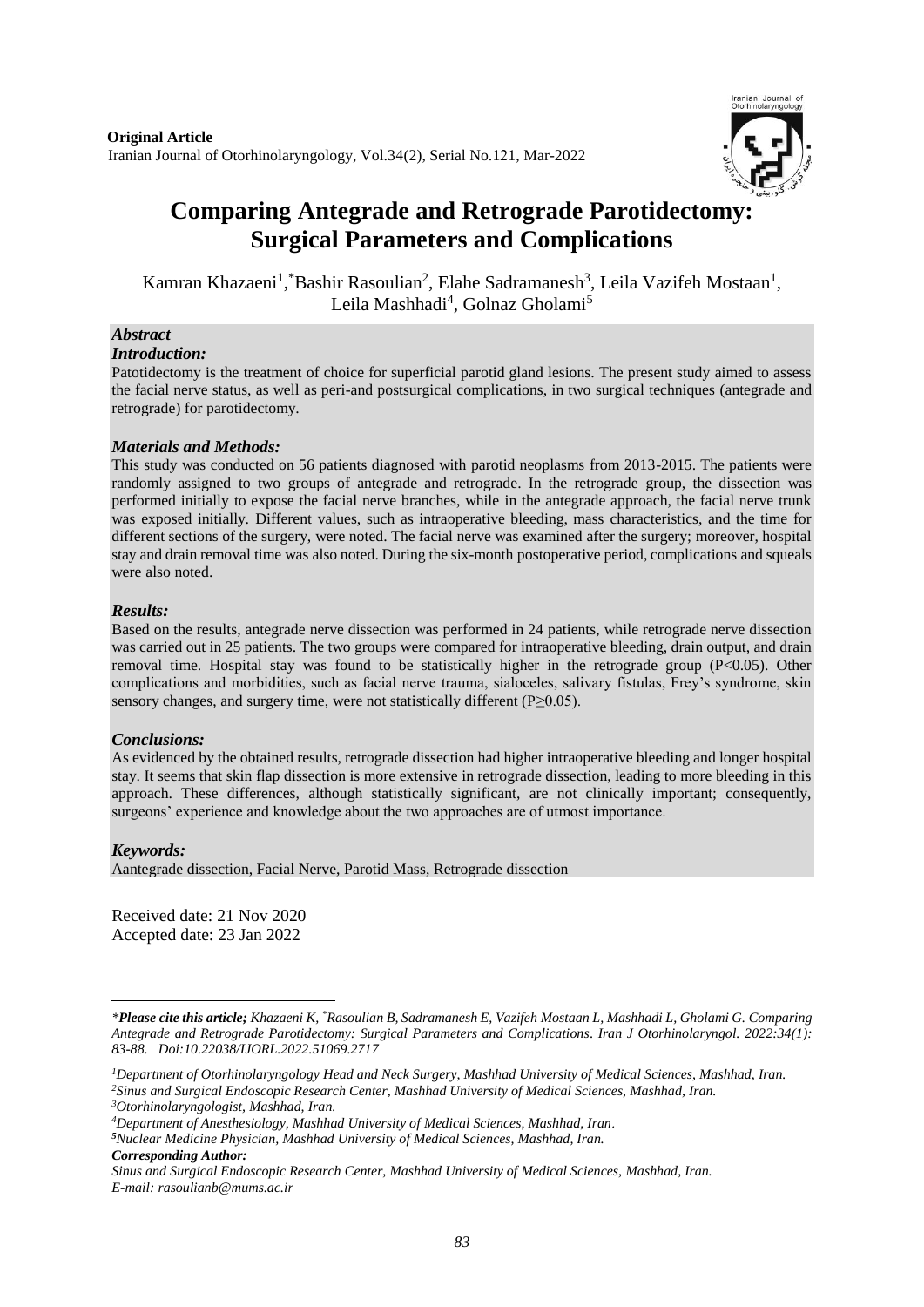### *Introduction*

Salivary gland tumors account for 3%-6% of the head and neck neoplasms, 80% of these tumors occur in the parotid gland, and the majority (80%) of them are benign (1). Parotidectomy is the treatment of choice for superficial parotid gland lesions. Since the distal branches of the facial nerve are in close contact with the parotid tissue, identification and preservation of the facial nerve are among the major contributors to success in parotid surgery (2,3). In case of intact facial nerve function before surgery, apart from preserving the functional integrity, the surgeon must control the existing pathological condition (either benign or malignant) (4). The anatomy of the facial nerve after emerging from the stylomastoid foramen has different variations; nonetheless, the most common morphology of the facial nerve has been reported in the available literature (5-7).

The standard and traditional method for parotidectomy is the antegrade approach toward the facial nerve. In this technique, the nerve trunk is identified at the point emerging from the stylomastoid foramen. The landmarks used for identifying the nerve trunk are the tympanomastoid suture, the tragal pointer, and the posterior belly of the digastric muscle (8). The retrograde approach includes approaching the proximal segment of the parotid gland via the identification of the distal branches of the facial nerve. Considering that the facial nerve trunk in certain cases, such as obesity, large tumors, or revision surgery, can be quite challenging even for well-experienced surgeons, the application of retrograde approach and familiarity of surgeons with this technique is highly recommended (9).

The present study aimed to assess the facial nerve status in the two mentioned surgical techniques; moreover, the peri- and postsurgical complications were compared in these patients.

#### *Materials and Methods*

This clinical trial was conducted on all patients diagnosed with parotid neoplasm who underwent surgery in the Otorhinolaryngology clinic of Qaem Hospital, Mashhad, Iran, from 2013-2015. Patients with a history of previous surgery, underlying coagulopathy state, and hemorrhagic disorders were excluded from the

study. Before surgery, the benefits and possible complications were described to each patient individually, and written informed consent was obtained before the surgical procedure.

The patients were then randomly assigned to two groups: 25 subjects underwent surgery by the retrograde technique, while 24 patients were operated by the antegrade approach. All of the surgeries were performed by the same<br>experienced head and neck surgeon. experienced head and neck surgeon. Parotidectomy was performed under general anesthesia and only a single dose of muscle relaxant was used as anesthesia induction. Muscle relaxants were not repeated during the operation.

The standard Blair incision was used in all patients. The skin flap was raised in the subcutaneous plane in the pre-auricular region and the sub-platysmal plane in the neck. In the antegrade approach, which is the conventional and standard method for nerve identification and dissection, the nerve trunk was identified as it emerges from the stylomastoid foramen. In this method, the tragal pointer is used as a landmark for nerve trunk identification; the nerve trunk lies 1-1.5cm inferior and deep to the tragal pointer. When the trunk was identified, the parotid tissue was dissected anteriorly up to the first nerve branch, the other branches were traced by the same method, and the mass, along with parotid tissue, was resected lateral to the facial nerve branches.

In the retrograde approach, the subcutaneous flap was elevated beyond the anterior parotid border. The peripheral nerve branches were normally identified by dissection at the anterior border of the parotid gland on the masseter muscle, and the nerve trunk was exposed in a retrograde fashion. Based on the position of the mass, the exposure of two or more branches of the nerve was required. In this manner, the nerve trunk was reached by dissecting a few branches, and the superficial parotid tissue and mass were resected together.

In this study, nerve monitoring was objectively performed, and in the case of facial muscle contraction, proximity to the nerve was mentioned by the surgeon's assistant. In some cases, due to mass localization, a change was required in the surgical technique during surgery, and these cases were excluded from the study. During surgery, the surgical time was recorded separately as skin incision to complete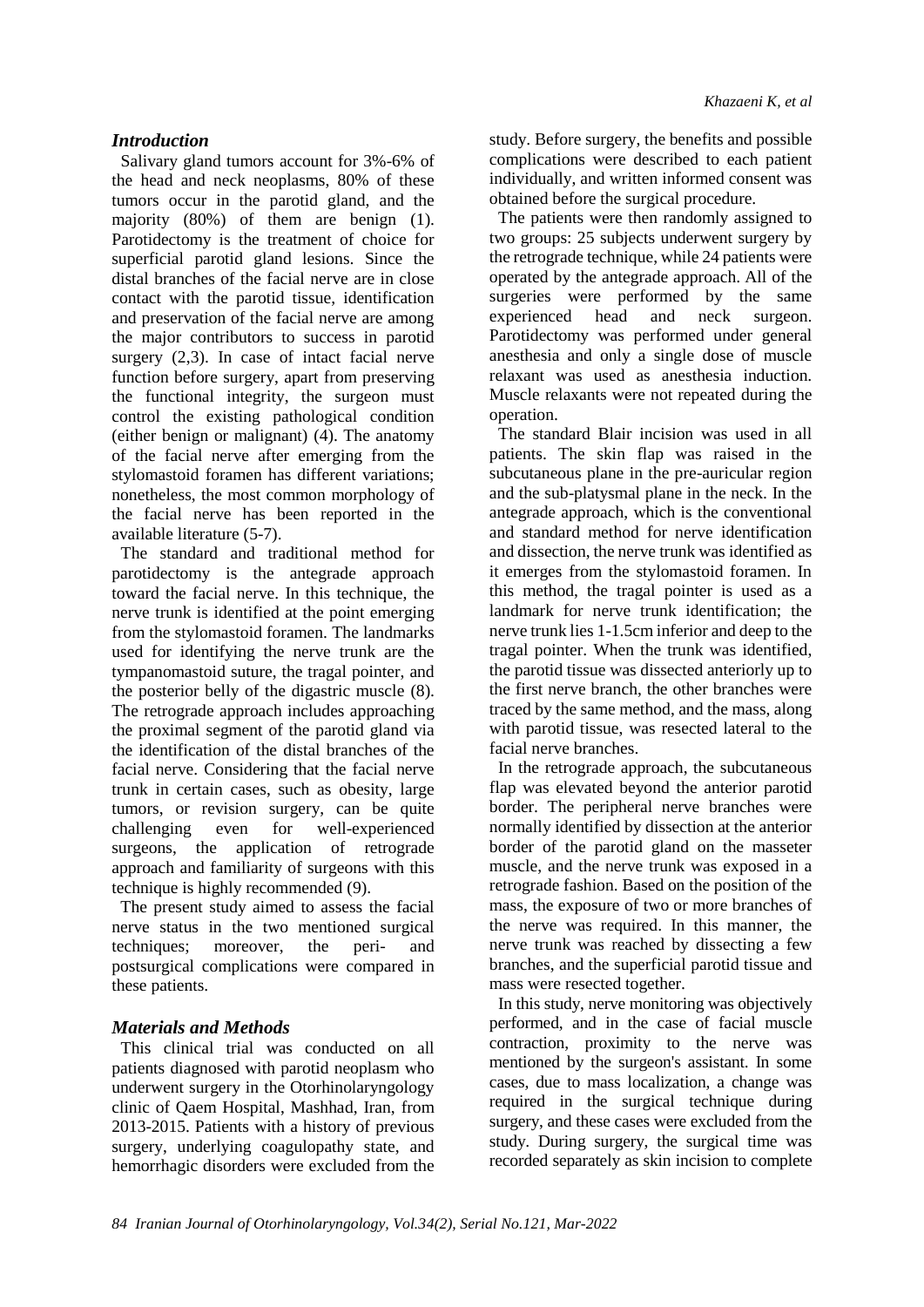flap raise, nerve dissection initiation to the appearance of the first nerve branch or nerve trunk, first nerve branch appearance to the parotid tissue and mass resection, and finally, the completion time of the operation. The perioperative bleeding was measured by the number of blood-soaked gauzes and the blood volume in the suction device (each gauze was estimated to contain 20cc of blood). Bipolar cautery was used for bleeding control while suture ligature and the harmonic device were not applied. At the end of the operation, the hemovac drain was inserted and the post-surgical blood loss was measured based on the amount of blood inside the drain on a daily basis. When the drainage volume was less than 20cc in two consecutive days, the drain was removed and the removal time was recorded. The patient was discharged on the same day and the length of hospitalization was also recorded. During the six postsurgical months, the patients were examined and studied for complications, such as sialocele, salivary gland fistula, facial nerve function, ear lobule paresthesia, skin discoloration, apparent skin depression, and Frey syndrome.

## *Results*

A total of 56 patients who were candidates for parotidectomy due to a parotid mass were included in this study. Seven patients were excluded due to a change in the surgical technique during the operation. The patients' mean age was reported as 42.6±15.4 years (ranging from 15-78 years).

In total, 25 patients were treated with the retrograde technique, and 24 cases underwent the antegrade approach. In the histological examination of parotid masses, 45 (91.8%) cases were reported as benign and 4 (8.1%) subjects were malignant. The most prevalent benign tumor was pleomorphic adenoma (n=35), whereas the most common malignant tumor was mucoepidermoid carcinoma (n=3). The comparative results on perioperative bleeding volume, postoperative drainage volume, postoperative drainage removal time, and length of hospitalization are presented in Table 1. Moreover, peri- and post-operative complications are displayed in Table 2.

**Table 1:** Comparative results on surgical time, perioperative bleeding volume, postoperative drainage volume, postoperative drainage removal time, and hospitalization duration between two techniques (antegrade vs retrograde)

| <b>Variables</b>                |                                                                                                        | Ante grade<br>group | Retrograde<br>group | <b>P-value</b><br>(Mann-Whitney) |
|---------------------------------|--------------------------------------------------------------------------------------------------------|---------------------|---------------------|----------------------------------|
| surgical<br>Times:<br>(min)     | Time Interval from the beginning of surgery to the<br>appearance of the first nerve branch/nerve trunk | $42.79 \pm 14.7$    | $39.36 \pm 13.8$    | 0.227                            |
|                                 | Time Interval from detection of first nerve<br>branch/nerve trunk to the parotid mass resection        | $71.25 + 19.6$      | $79.32 \pm 19.7$    | 0.462                            |
|                                 | Total length of surgery                                                                                | $130.21 \pm 21.24$  | $132.0 \pm 30.0$    | 0.585                            |
| <b>Blood</b> loss<br>:(cc)      | Perioperative bleeding                                                                                 | $117.5 \pm 64.7$    | $247.2 + 86.4$      | 0.01                             |
|                                 | Drain volume<br>(the first day post op)                                                                | $14.04 + 11.8$      | $17.80 + 9.02$      | 0.066                            |
|                                 | Drain volume<br>(the second day post op)                                                               | $10.79 + 8.42$      | $14.00 + 8.66$      | 0.072                            |
|                                 | Total post op drain volume                                                                             | $25.25 + 21.16$     | $37.36 + 28.43$     | 0.048                            |
| Drain removed time (day)        |                                                                                                        | $2.04 + 0.2$        | $2.40+0.7$          | 0.023                            |
| Length of hospitalization (day) |                                                                                                        | $2.04 \pm 0.2$      | $2.28 \pm 0.5$      | 0.048                            |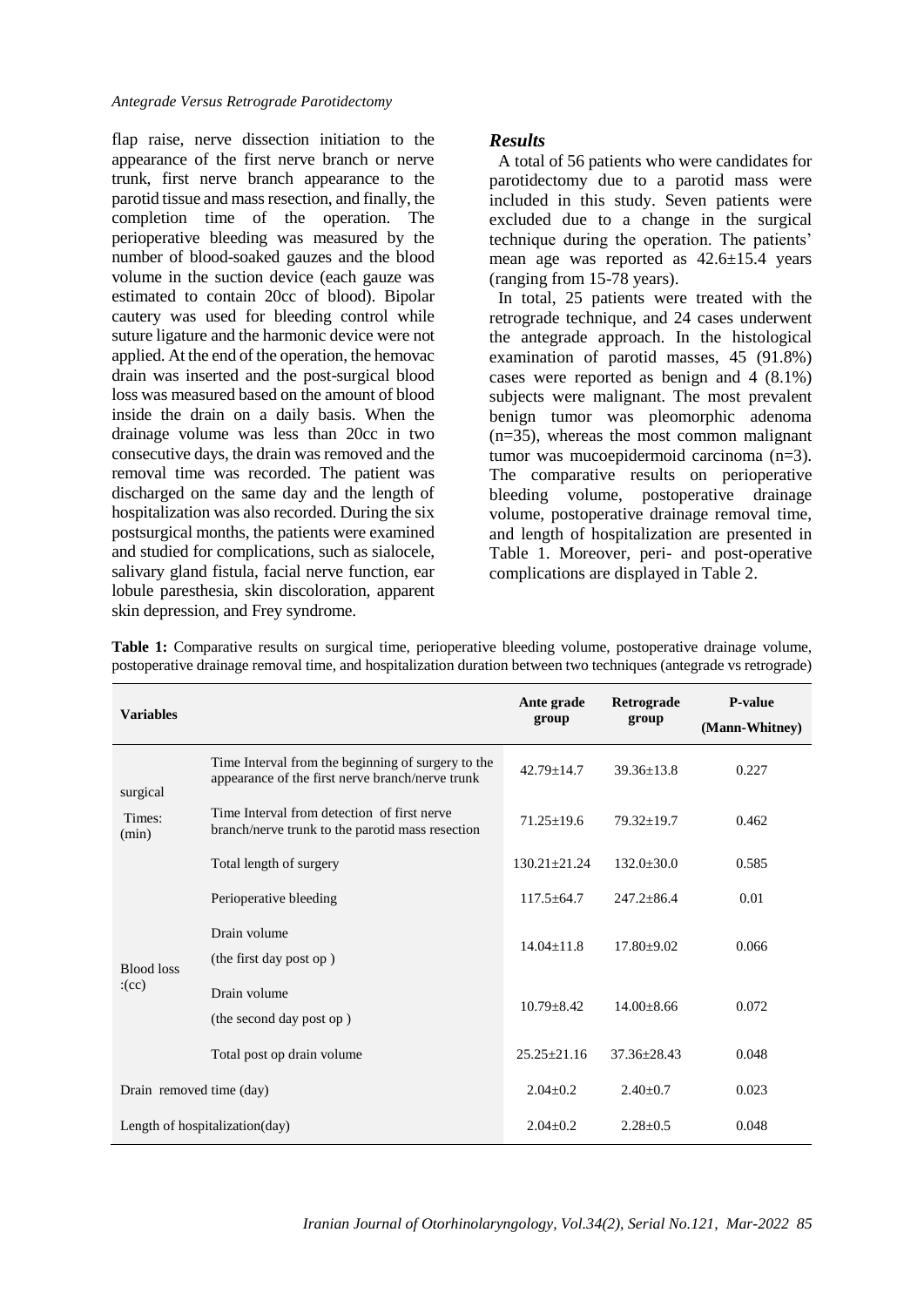|                            | Retrograde | Anterograde | <b>Total number</b> | <b>P-value</b> |
|----------------------------|------------|-------------|---------------------|----------------|
| Facial paralysis Upper lip | 1(4)       | $\theta$    | 1(2)                | 1.00           |
| Facial paralysis Lower lip | 1(4)       | 2(8.3)      | 3(6.1)              | 0.609          |
| Sensory change             | 1(4)       | 2(8.3)      | 3(6.1)              | 0.609          |
| Frey syndrome              | 1(4)       | 1(4.2)      | 2(4.1)              | 0.10           |
| Depressed skin             | 1(4)       | 2(8.3)      | 3(6.1)              | 0.609          |
| xerostomia                 | 1(4)       | 1(4.2)      | 2(4.1)              | 1.00           |
| Pigmentation change        | 1(4)       | $\theta$    | 1(2)                | 1.00           |
| sialocele                  | 1(4)       | 3(12.5)     | 4(8.2)              | 0.349          |
| Sensory change in earlobe. | 9(36)      | 8(33.3)     | 17(34.7)            | 0.845          |

**Table 2:** Comparative results on peri- and postoperative complications between the two techniques (antegrade vs retrograde)

## *Discussion*

The antegrade nerve dissection approach is accompanied by certain complications in some patients: a) in tumors located in the mandibular angle, one should pass through the mass to reach the nerve trunk(it is not a reliable approach from the oncological aspect); b) in surgeries involving both the neck and parotid gland (parotidectomy with neck dissection), antegrade parotidectomy causes a separation in the parotid and neck samples (it is not acceptable from the oncological point of view; c) in some patients (e.g. patients with deep lobe tumors, tumors on the nerve trunk, or bulky tumors) the nerve trunk site changes, and therefore, it can be accidentally damaged by the routine method; d) in patients who undergo revision parotidectomy, the parotid bed at the jaw angle has fibrosis and the nerve trunk is difficult to find; therefore, it may be easier to find and dissect the nerve in the periphery; e) theoretically, in standard parotidectomy, the nerve trunk is prone to damage, whereas in the retrograde technique, a single nerve branch is subject to section. According to the aforementioned factors, the availability of an alternative method for finding the nerve seems essential. Therefore, in this research, the retrograde approach was studied and compared with the antegrade technique in different aspects. Regarding the surgical time, no significant difference was observed between the two methods (it was 130 min in the antegrade and 132 min in the retrograde technique). In a study by Shrestha et al. in 2011, these values were reported as 110 and 80 min in

the two mentioned techniques, respectively, signifying lesser time in the retrograde method (10). In the same context, in a study by Emodi et al. in 2010, a remarkable difference was observed in the operation time, being less in the antegrade method (11). In theory, we expected the operative time to be less in the retrograde technique, especially when the tumor is located on the parotid tail, with no need to expose all the nerve branches or the nerve trunk. In such cases, the tumor can be resected by the retrograde technique via finding only one or two branches of the nerve. The other issue is the surgeon's experience in performing the two techniques, and in the present study, the surgeon had the same experience in this respect.

The rates of transient nerve paralysis were obtained at 8% and 8.3% in the retrograde and antegrade approaches, respectively. Paralysis of the buccal branch of the facial nerve was observed in only one case (4%) in the retrograde technique. Marginal branch paralysis occurred in 3 cases among which 1 (4%) was related to the retrograde group and 2 others (8.3%) were from the antegrade group. The mentioned buccal branch paralysis occurred in a patient with a bulky tumor in which the nerve had passed through the tumor and all around the nerve was surrounded by tumoral tissue. Therefore, we had to resect the nerve branch and nerve grafting was performed using the greater auricular nerve. In the study by Anjum et al. on 89 patients, 40 and 49 cases were operated with the retrograde antegrade approaches, respectively. Facial nerve palsy was reported as 45% in both methods, and it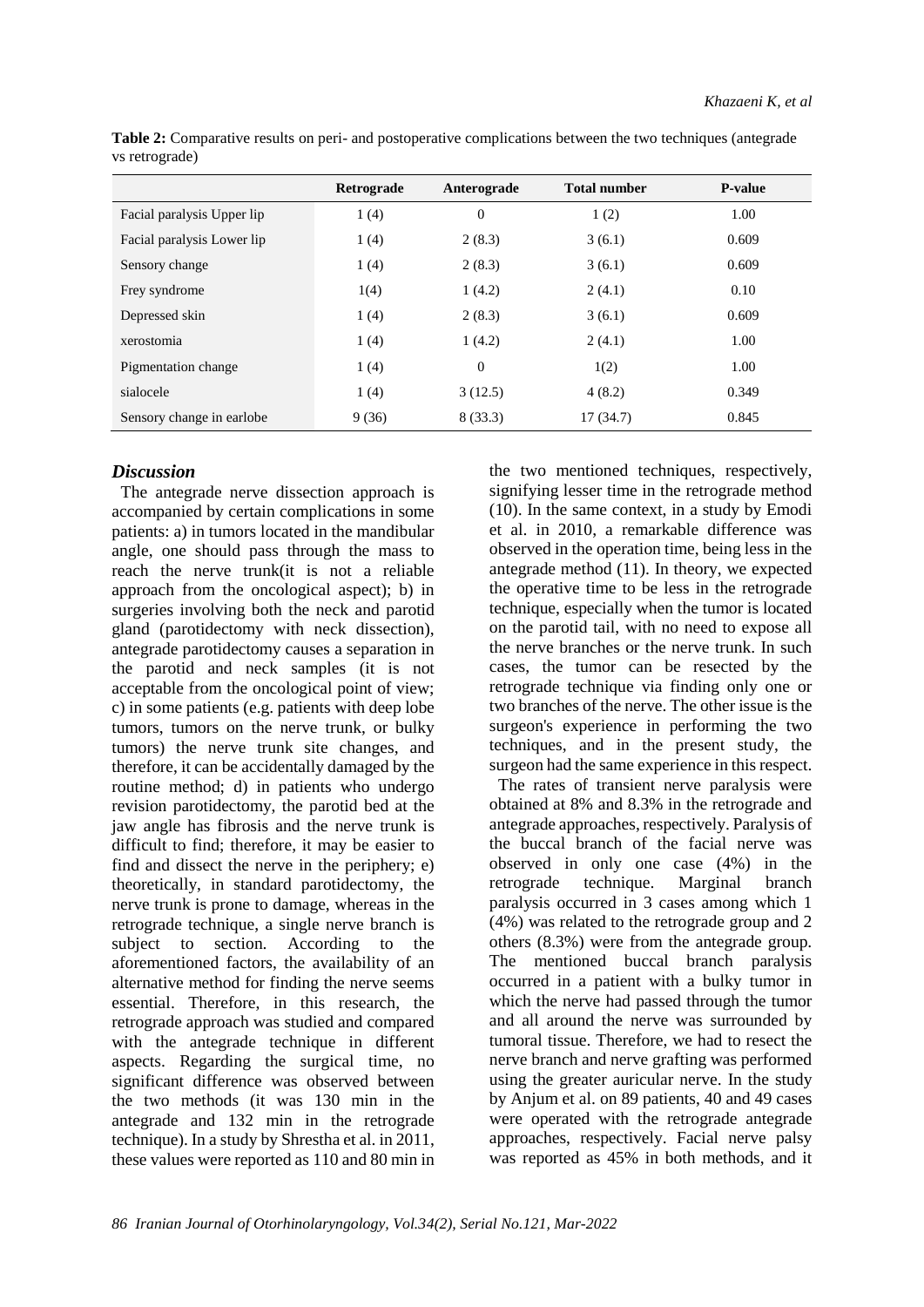was temporary and not significantly different between the two groups (12). In another study by Shrestha et al., facial nerve paresis was obtained at 13% and 16% in the antegrade and retrograde techniques, respectively. Although the rate was higher in the retrograde method, it was not statistically significant (10). Regarding facial nerve paralysis, it was hypothesized that in the retrograde method, nerve branch paralysis is less probable, and in case of occurrence, it would involve one or two branches only, whereas in the antegrade method, the nerve trunk is injured, causing damage to all nerve branches.

In the present study, the quantities of bleeding in the antegrade and retrograde methods were 117.5cc and 247.2cc, respectively, indicating a significant difference  $(P=0.010)$ . The bleeding volume was measured by the number of bloodsoaked gauzes (20cc for each gauze). The branches of the posterior auricular artery are encountered while using the antegrade approach which has the risk of perioperative injury and bleeding. Nonetheless, in the retrograde technique, since a larger flap is elevated with a greater risk of bleeding on that surface, the higher amount of bleeding can be justified. In a study by Tam et al., perioperative bleeding values were reported as 48.2cc and 65.8cc in the retrograde and antegrade techniques, respectively (13). This difference can be ascribed to the use of hemostasis tools during the operation. In the present study, only bipolar cautery was applied and its use was also limited due to the risk of facial nerve injury.

In the present study, the total drainage quantities were 37.36cc and 25.25 cc in the retrograde and antegrade methods, respectively (P=0.048). The increase in drainage volume in the retrograde technique can be justified by the amount of bleeding from the flap surface area. The drain was removed after 2.40 and 2.04 days in the aforementioned techniques, respectively  $(P=0.023)$ .

Therefore, the length of hospitalization which correlated with the drainage time was significantly longer in the retrograde technique. In the current study, the hospitalization time was longer due to the fact that the drain was removed later in the retrograde technique. In the histological examination of the parotid masses, 45 (91.8%) and 4 (8.1%) cases were reported as benign and malignant, respectively. All of the benign lesions underwent superficial parotidectomy. Due to the equal distribution of malignant cases in the two groups (two cases in each group), the impact of their presence (total parotidectomy) is statistically negligible. On the other hand, in the current study, the quantities of resected tissue were 26.19 and 31.32cc; moreover, its weight was 53.02 and 49.88 gr in the antegrade and retrograde techniques, respectively, indicating no significant difference between the two groups. Therefore, differences in lesion volume and extent in the two groups can not affect the other results, such as perioperative bleeding.

In a study by Chow et al., the total quantities of resected tissue for the pathological study were 34cc and 13.9cc in the aforementioned techniques, indicating less tissue resection by the retrograde technique (13). Given that partial parotidectomy is more likely in the retrograde approach, the resected tissue was expected to be less, compared to that in the antegrade technique; nonetheless, this was not approved in the present study. Furthermore, parotidectomy-related complications, including hematoma, salivary gland fistula, wound infection, and hypertrophic scar, were observed in none of our patients. In the study by Anjum et al., the rate of wound infection rates were 12% and 8% in the retrograde and antegrade techniques, respectively. Accordingly, hematoma occurred in 12% and 6%, a hypertrophic scar in 5% and 4%, and salivary gland fistula in 2.5% and 6% in the retrograde and antegrade methods, respectively (12). In the present study, sialocele occurred in 1 (4%) and 3 (12.5%) cases, respectively; however, despite the higher rate in the antegrade method, the difference was not statistically significant.

The sialocele formed in the patient by the retrograde technique was 5cc in volume and was treated with a single aspiration.

All the other cases of sialocele formation in the patients treated with the antegrade technique were recovered with several aspirations and compression dressing without any complications. Anjum et al. also reported sialocele formation only in 4% of the cases in the antegrade method (12). Considering that the probability of partial parotidectomy and residual parotid tissue is higher in the retrograde technique, sialocele formation was expected to be more prevalent; nonetheless, it